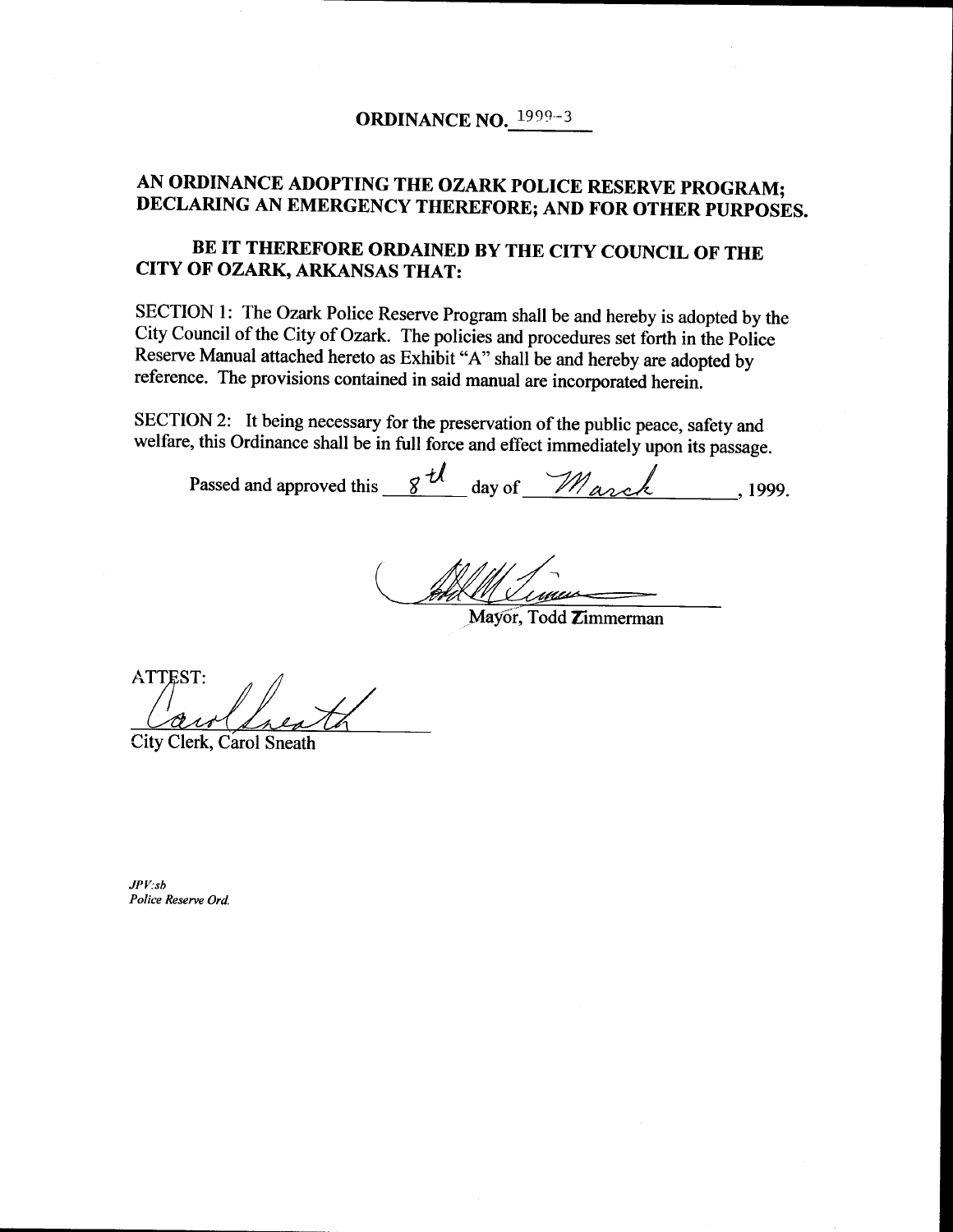## OZARK POLICE DEPARTMENT RESERVE UNIT

## PURPOSE: TO ESTABLISH A RESERVE UNIT WHICH WILL SERVE AS BOTH A SUPPORT GROUP FOR THE OZARK POLICE DEPARTMENT AND AS A COMMUNITY RELATED SERVICE ORGANIZATION.

- 1. The Reserve Unit is formed to provide active membership for those people within the community who wish to become better acquainted with police work in general, who wish to serve the community, and for those who may be considering a career in law enforcement. As such the Unit will be formulated along the same or similar guidelines upon which the Police Department is organized. The members of this Unit will be required to meet some of the basic criteria which certified police officers are required to meet. Only those individuals who are willing to adhere to the rules of conduct which govern police officers in general will be accepted to the reserve program.
- 2. Potential members must meet the following criteria in order to be considered for acceptance:
	- A) Each member must be at least twenty-one years old.
	- B) Potential members must not have been convicted of any felony offenses, must not have <sup>a</sup> history of convictions or traffic related offenses and/or misdemeanors and be in good standing within the community.
	- C) Members must be in good physical condition and the weight of each member should be in proportion to his or her height.
	- D) Each member must be willing to undergo <sup>a</sup> basic background investigation by the Police Department.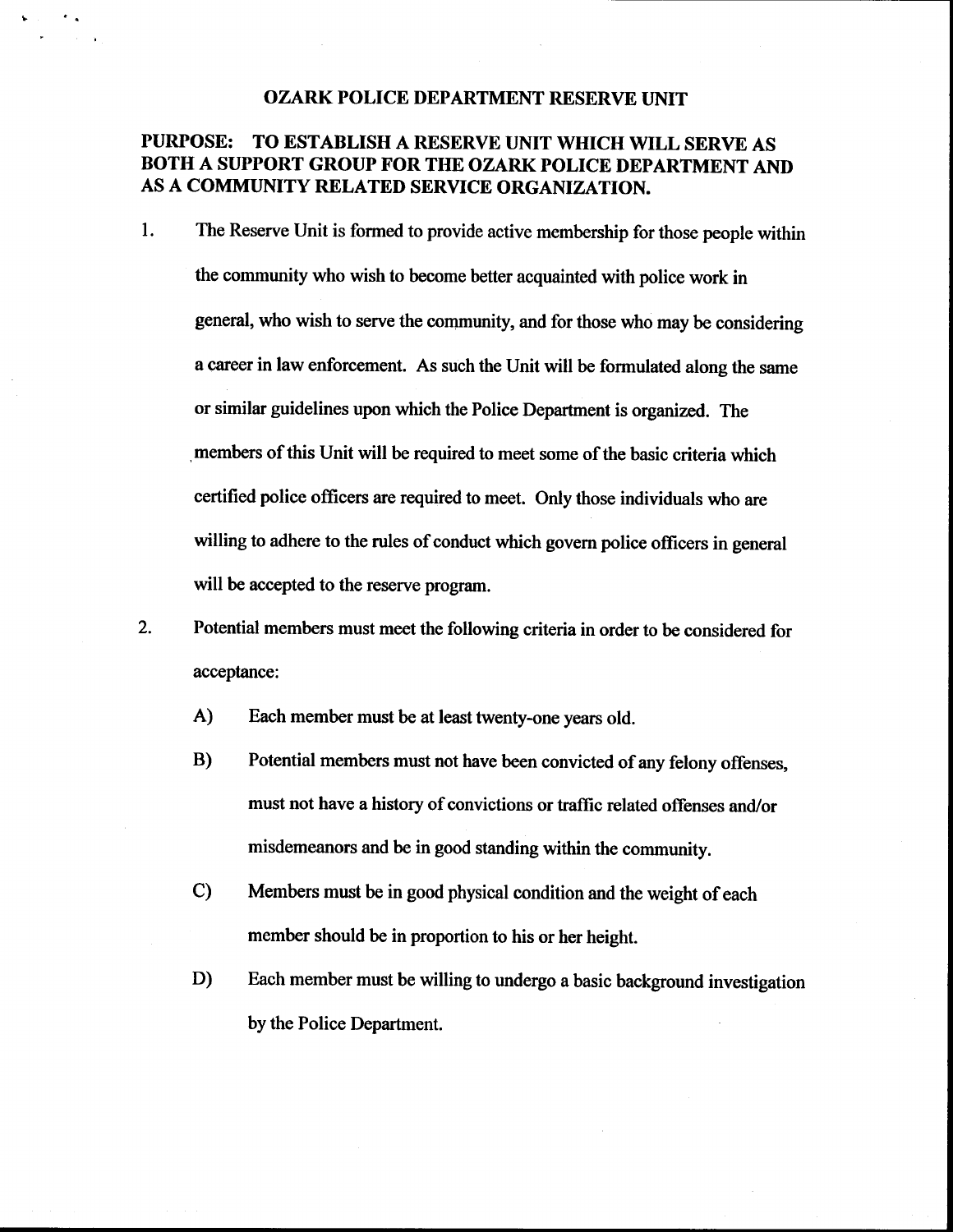3. In order to be accepted as a member of the Reserve Unit, the individual must be willing to complete a certified reserve school and have a physical and psychological exam done at their expense. Acceptance to the reserve program will be determined by the Chief of Police.

 $\tau_{\rm{max}}$ 

4. All Reserve Unit individuals who are selected to be on the reserve program with the Ozark Police Department, during such time until they go to the schooling, will not be allowed to carry any manner of firearm, striking device, or any other weapon capable of causing physical injury to another while performing duty as <sup>a</sup> reserve member, nor will they have any authority, express or implied. Each person must complete and pass the reserve schooling. If not, they will automatically be removed from the Reserve Unit. After completion of the Reserve Part-Time II class, they may be certified and authorized to carry a handgun.

- 5. Upon completing schooling and being certified as <sup>a</sup> reserve officer, they will be required to work on a shift as deemed by the Chief of Police and also help in special events going on within the City such as: football games, parades, extra patrol nights, and road blocks all as directed by the Chief of Police.
- 6. Each member will be required to sign a prepared waiver which will release the Police Department and the City from any liability for any injuries, harm or damages of whatsoever nature and arising out of any claim, complaint or cause of action of any type whatsoever. In the event of bodily harm, all responsibility for any legal, medical or hospital expenses will be the responsibility of the individual.